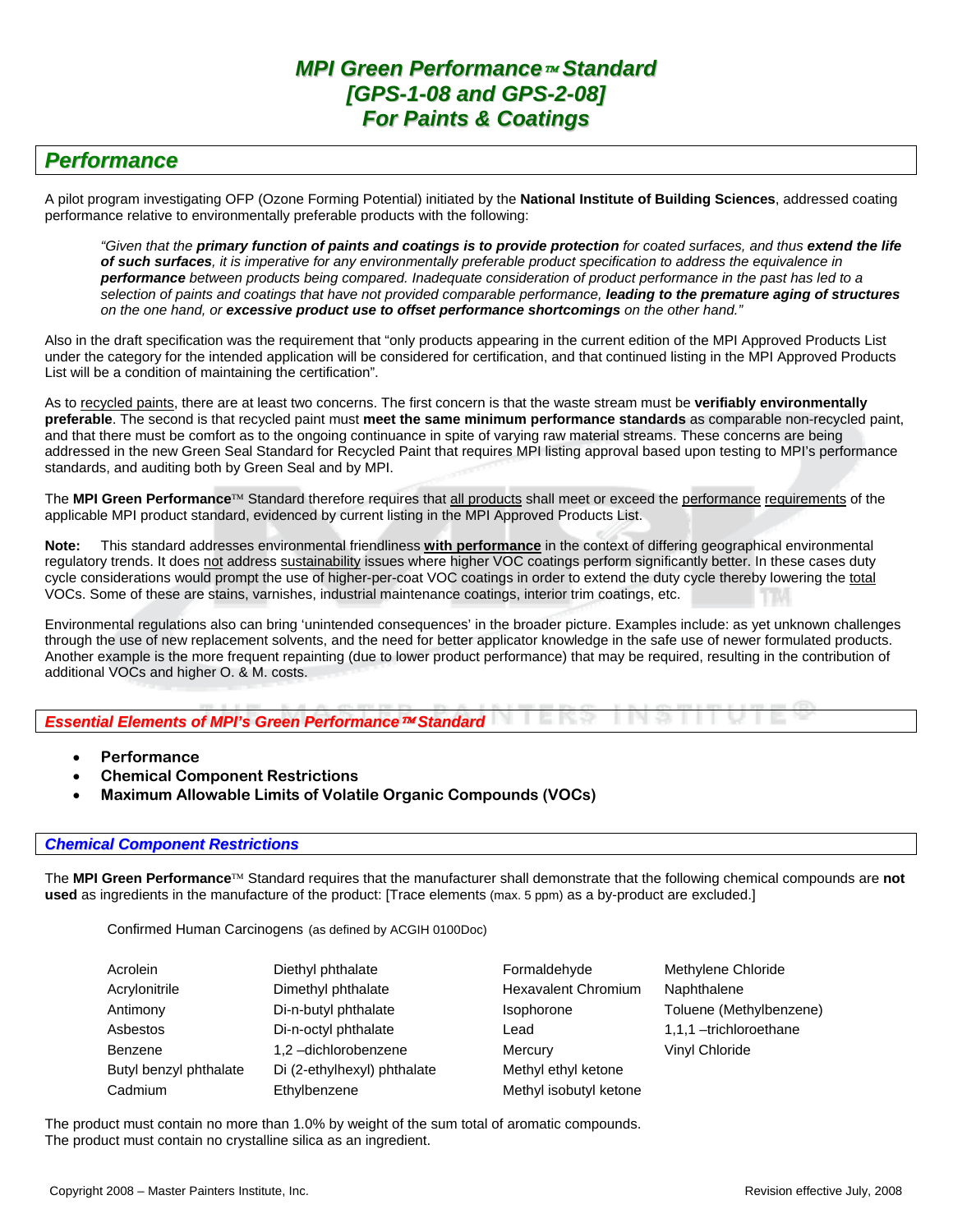## *Volatile Organic Compounds (VOC) Requirements*

The **MPI Green Performance**™ Standard **(GPS-1)** requires that the manufacturer demonstrate that VOC concentrations of the product shall not exceed those listed below as determined by U. S. Environmental Protection Agency (EPA) Reference Test Method 24 (Determination of Volatile Matter Content, Water Content, Density Volume Solids, and Weight Solids of Surface Coatings), Code of Federal Regulations Title 40, Part 60, Appendix A.

## **MPI Green Performance**™ Standard **(GPS-2)** provides for a **maximum allowable limit of 50 g/L** of VOCs.

VOCs shall be listed as g/L (grams/liter). The calculation of VOC shall exclude water and tinting color added at the point of sale.

#### *Products meeting the* **MPI Green Performance**™ Standard *(GPS-1 & GPS-2) are listed at www.specifygreen.com and at www.paintinfo.com*

| <b>Category Description</b>              | <b>MPI Categories</b>                                                                           | <b>Max. Allowable VOCs</b> |        |  |
|------------------------------------------|-------------------------------------------------------------------------------------------------|----------------------------|--------|--|
|                                          |                                                                                                 | GPS-1                      | GPS-2  |  |
| <b>Architectural</b>                     |                                                                                                 |                            |        |  |
| Interior Flat Intermediate/Top Coats     | 49, 53, 55, 118, 133, 143                                                                       | 50 g/L                     | 50 g/L |  |
| Interior Non-Flat Intermediate/Top Coats | 43,44,47,48,51,52, 54, 89,114, 131,138 to 141, 144 to 148, 151,<br>153, 154, 155, 157, 158, 226 | $100$ g/L                  | 50 g/L |  |
| Exterior Flat Intermediate/Top Coats     | 8, 10, 42, 113                                                                                  | $100$ g/L                  | 50 g/L |  |
| Exterior Non-Flat Intermediate/Top Coats | 9, 11, 15, 38, 40, 41, 94, 119, 161, 163, 164, 213, 214                                         | 150g/L                     | 50 g/L |  |
|                                          |                                                                                                 |                            |        |  |
| <b>Special Purpose</b>                   |                                                                                                 |                            |        |  |
| <b>Clear Varnishes</b>                   | 28, 29, 30, 56, 57, 73, 74, 75, 128, 129, 130, 181                                              | 350 g/L                    |        |  |
| <b>Clear Sanding Sealers</b>             | 84, 102                                                                                         | 350 g/L                    |        |  |
| Clear Lacquer                            | 85, 86, 87                                                                                      | 550 g/L                    |        |  |
| Fire Retardant coatings - Pigmented      | 63, 64, 67, 126                                                                                 | 350 g/L                    |        |  |
| Fire Retardant coatings - Clear          | 62, 65, 66, 109, 111                                                                            | 650 g/L                    |        |  |
| <b>Floor Coatings</b>                    | 27, 58, 59, 60, 68, 127                                                                         | 250q/L                     |        |  |
| Hi Temperature Coatings                  | 2, 21, 22                                                                                       | 420 g/L                    |        |  |
| <b>Industrial Maintenance Coatings</b>   | 31, 35, 71, 72, 77, 78, 82, 83, 98, 101, 105, 108, 115, 201, 202,<br>203, 215, 301              | 340 g/L                    |        |  |
| <b>Metallic Pigmented Coatings</b>       | $\mathbf{1}$                                                                                    | 500 g/L                    |        |  |
| <b>Multi-Color Coatings</b>              | 112.121                                                                                         | 250 g/L                    |        |  |
| <b>Pigmented Lacquer</b>                 | 24, 122, 123, 124                                                                               | 550 g/L                    |        |  |
| <b>Pretreatment Wash Primers</b>         | 25, 80                                                                                          | 420 g/L                    |        |  |
| <b>Primers &amp; Undercoaters</b>        | 4, 6, 17, 39, 45, 46, 50, 61, 69, 91, 116, 125, 134, 149                                        | 200 g/L                    |        |  |
| <b>Quick Dry Enamels</b>                 | 81, 96                                                                                          | 250 g/L                    |        |  |
| <b>Recycled Coatings</b>                 | 10RC, 10RR, 15RC, 15RR, 44RC, 44RC, 53RC, 53RR, 54RC, 54RR                                      | 150 g/L                    |        |  |
| <b>Rust Preventative Coatings</b>        | 23, 26, 76, 79, 95, 107, 135, 173, 275                                                          | 400 $g/L$                  |        |  |
| Shellac - Clear                          | 88                                                                                              | 730 g/L                    |        |  |
| <b>Specialty Primers</b>                 | 3,5,7,36,136,137, 223                                                                           | 350 g/L                    |        |  |
| <b>Stains</b>                            | 13, 14, 16, 33, 90, 92, 156                                                                     | 250 g/L                    |        |  |
| <b>Traffic Coating</b>                   | 32, 70, 97                                                                                      | 150 $g/L$                  |        |  |
| Waterproofing Concrete/Masonry Sealers   | 34, 99, 104, 117                                                                                | 400 g/L                    |        |  |
| <b>Zinc Rich Primers</b>                 | 18, 19, 20, 200                                                                                 | 340 g/L                    |        |  |

**Note:** • MPI categories listed opposite a category are the best 'fit' according to the definition information available.

• These categories may be differently defined, or interpreted by various authorities having jurisdiction under various different regulations.

• **MPI Green Performance**™ Standard users are responsible for determining appropriateness of this information for their individual use.

• Dry Fog/Fall categories have been reclassified under Interior Flat/Non-Flat since the first version of this standard.

#### *Definitions - For the purpose of this standard, the following definitions shall apply:*

**ARCHITECTURAL COATINGS** are any coatings applied to stationary structures and their appurtenances, to mobile homes, to pavements, or to curbs.

**COATING** is a material which is applied to a surface in order to beautify, protect, or provide a barrier to such surface.

**FLAT COATINGS** are coatings that register a gloss of less than 5 on a 60-degree meter and less than 10 on an 85-degree meter.

**INDUSTRIAL MAINTENANCE COATINGS** are coatings, including primers, sealers, undercoaters, intermediate coatings and topcoats, formulated for or applied to substrates, including floors, that are exposed to one or more of the following extreme environmental conditions:

(A) immersion in water, wastewater, or chemical solutions (aqueous and non-aqueous solutions), or chronic exposure of interior surfaces to moisture condensation;

- (B) acute or chronic exposure to corrosive, caustic or acidic agents, or similar chemicals, chemical fumes, chemical mixtures, or solutions;
- (C) repeated exposure to temperatures in excess of 250 degrees Fahrenheit;
- (D) repeated heavy abrasion, including mechanical wear and repeated scrubbing with industrial solvents, cleaners, or scouring agents; or
- (E) exterior exposure of metal structures.

**NONFLAT COATINGS** are coatings that register a gloss greater than 5 on a 60 degree meter and a gloss of 10 or greater on an 85 degree meter.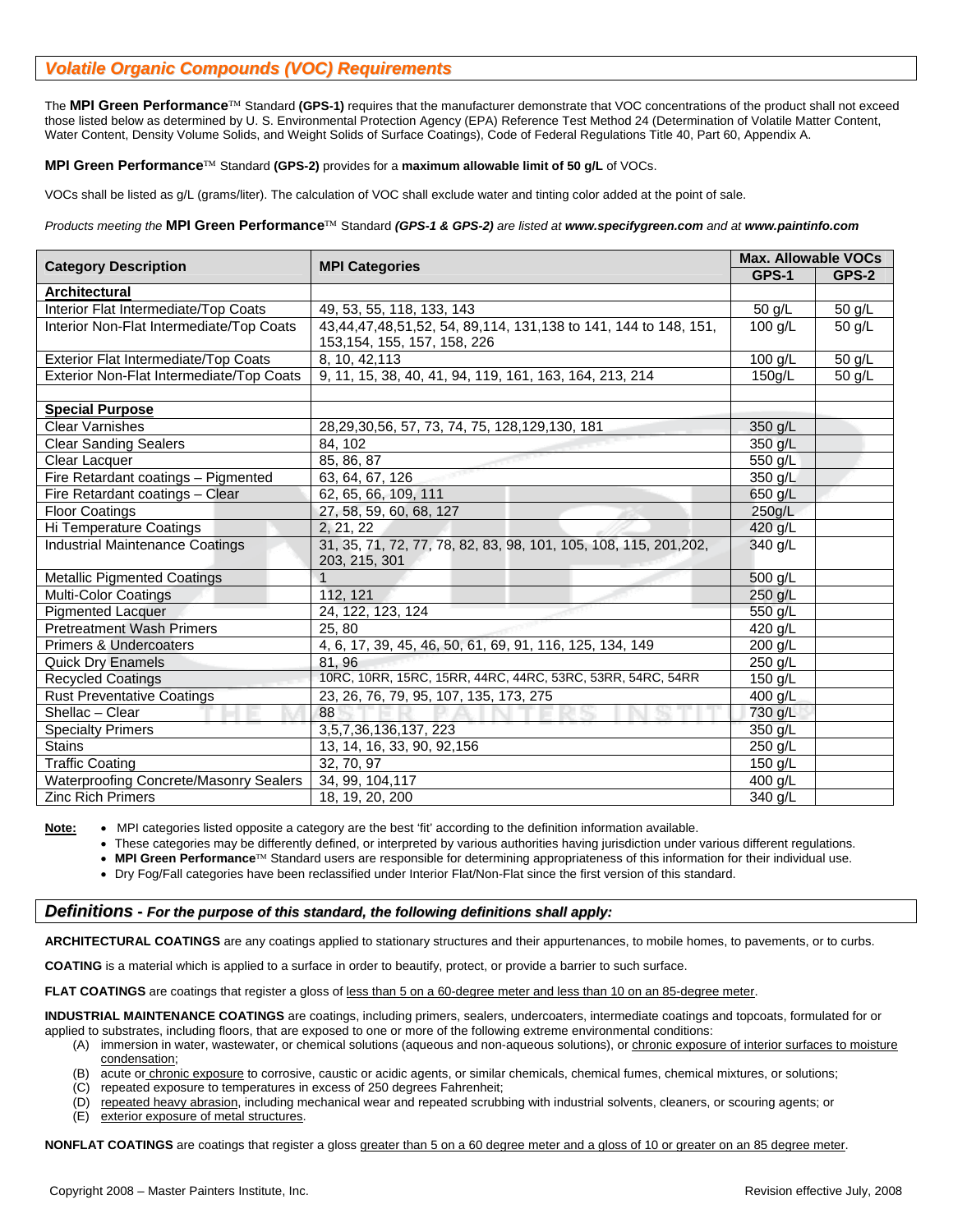**CLEAR WOOD FINISHES** are clear and semi-transparent coatings, including lacquers and varnishes, applied to wood substrates to provide a transparent or translucent solid film.

**DRY-FOG COATINGS** are coatings which are formulated only for spray application so that when sprayed, overspray droplets dry before falling on floors and other surfaces.

**FIRE-RETARDANT COATINGS** are coatings labeled and formulated to retard ignition and flame spread, that has been fire tested and rated by a testing agency approved by building code officials for use in bringing building and construction materials into compliance with federal, state and local building code requirements. The fire retardant coating shall be tested in accordance with ASTM Test Method E 84-99, incorporated by reference in paragraph (e)(4) or listed by Underwriter's Laboratories, Inc. as fire-retardant coatings with a flame spread index of less than 25.

FLOOR COATINGS are opaque coatings that are formulated for or applied to flooring; including but not limited to decks, porches, gymnasiums, and bowling alleys, but do not include Industrial Maintenance Coatings.

**HIGH-TEMPERATURE INDUSTRIAL MAINTENANCE COATINGS** are industrial maintenance coatings formulated for or applied to substrates exposed continuously or intermittently to temperatures above 400 degrees Fahrenheit (205 degrees Centigrade).

**LACQUERS** are clear or pigmented finishes, including lacquer sanding sealers, formulated with nitrocellulose or synthetic resins to dry by evaporation without chemical reaction. The dried film can be re-dissolved by the original solvent.

**METALLIC PIGMENTED COATINGS** are coatings, excluding roof coatings, containing at least 0.4 pounds per gallon (48 grams/liter) of coating, as applied, of elemental metallic pigment (excluding zinc), mica particles or any combination of metallic pigments and mica particles.

**MULTI-COLOR COATINGS** are coatings which exhibit more than one color when applied and which are packaged in a single container and applied in a single coat.

**PRE-TREATMENT WASH PRIMERS** are coatings which contain a minimum of 1/2 percent acid, by weight, applied directly to bare metal surfaces to provide necessary surface etching.

**PRIMERS** are coatings applied to a surface to provide a firm bond between the substrate and subsequent coats.

**QUICK-DRY ENAMELS** are non-flat coatings which comply with the following:

(A) Shall be capable of being applied directly from the container by brush or roller under normal conditions, normal conditions being ambient temperatures between 60°F and 80°F;

(B) When tested in accordance with ASTM D 1640 they shall: set-to touch in two hours or less, dry-hard in eight hours or less, and be tack-free in four hours or less by the mechanical test method.

**QUICK-DRY PRIMERS, SEALERS, AND UNDERCOATERS** are primers, sealers, and undercoaters which are intended to be applied to a surface to provide a firm bond between the substrate and subsequent coats and which are dry-to-touch in one-half hour and can be recoated in two hours (ASTM D 1640).

**RECYCLED COATINGS** are coatings formulated such that 50 percent or more of the total weight consists of secondary and post-consumer coatings and 10 percent or more of the total weight consists of post-consumer coatings, and manufactured by a certified recycled paint manufacturer.

**RUST PREVENTATIVE COATINGS** are coatings formulated for use in preventing the corrosion of metal surfaces in residential and commercial situations.

**SANDING SEALERS** are clear wood coatings formulated for or applied to bare wood for sanding and to seal the wood for subsequent application of coatings. To be considered a sanding sealer a coating must be clearly labeled as such.

**SEALERS** are coatings applied to either block materials from penetrating into or leaching out of a substrate, to prevent subsequent coatings from being absorbed by the substrate, or to prevent harm to subsequent coatings by materials in the substrate.

**SHELLACS** are clear or pigmented coatings formulated solely with the resinous secretions of the lac beetle (laccifer lacca), thinned with alcohol, and formulated to dry by evaporation without a chemical reaction.

SPECIALTY PRIMERS are coatings formulated for or applied to a substrate to block stains, odors or efflorescence; to seal fire, smoke or water damage; to condition excessively chalky surfaces; to block stains such as from woods prone to extractive.bleeding; or recommended for application to highly alkaline concrete, plaster, and other cementitious surfaces. An excessively chalky surface is one that is defined as having chalk rating of four or less as determined by ASTM D-4214 – Photographic Reference Standard #1 or the Federation of Societies for Coatings Technology "Pictorial Standards for Coatings Defects".

**STAINS** are opaque or semi-transparent coatings that are formulated to change the color but not conceal the grain pattern or texture.

**TRAFFIC COATINGS** are coatings formulated for or applied to public streets, highways, and other surfaces including, but not limited to, curbs, berms, driveways, and parking lots.

**UNDERCOATERS** are coatings formulated for or applied to substrates to provide a smooth surface for subsequent coats.

**VARNISHES** are clear wood finishes formulated with various resins to dry by chemical reaction.

**WATERPROOFING CONCRETE/MASONRY SEALERS** are clear or pigmented sealers that are formulated for sealing concrete and masonry to provide resistance against water, alkalis, acids, ultraviolet light, and staining.

**ZINC-RICH INDUSTRIAL MAINTENANCE PRIMERS** are primers formulated to contain a minimum of 65 percent metallic zinc powder (zinc dust) by weight of total solids for application to metal substrates.